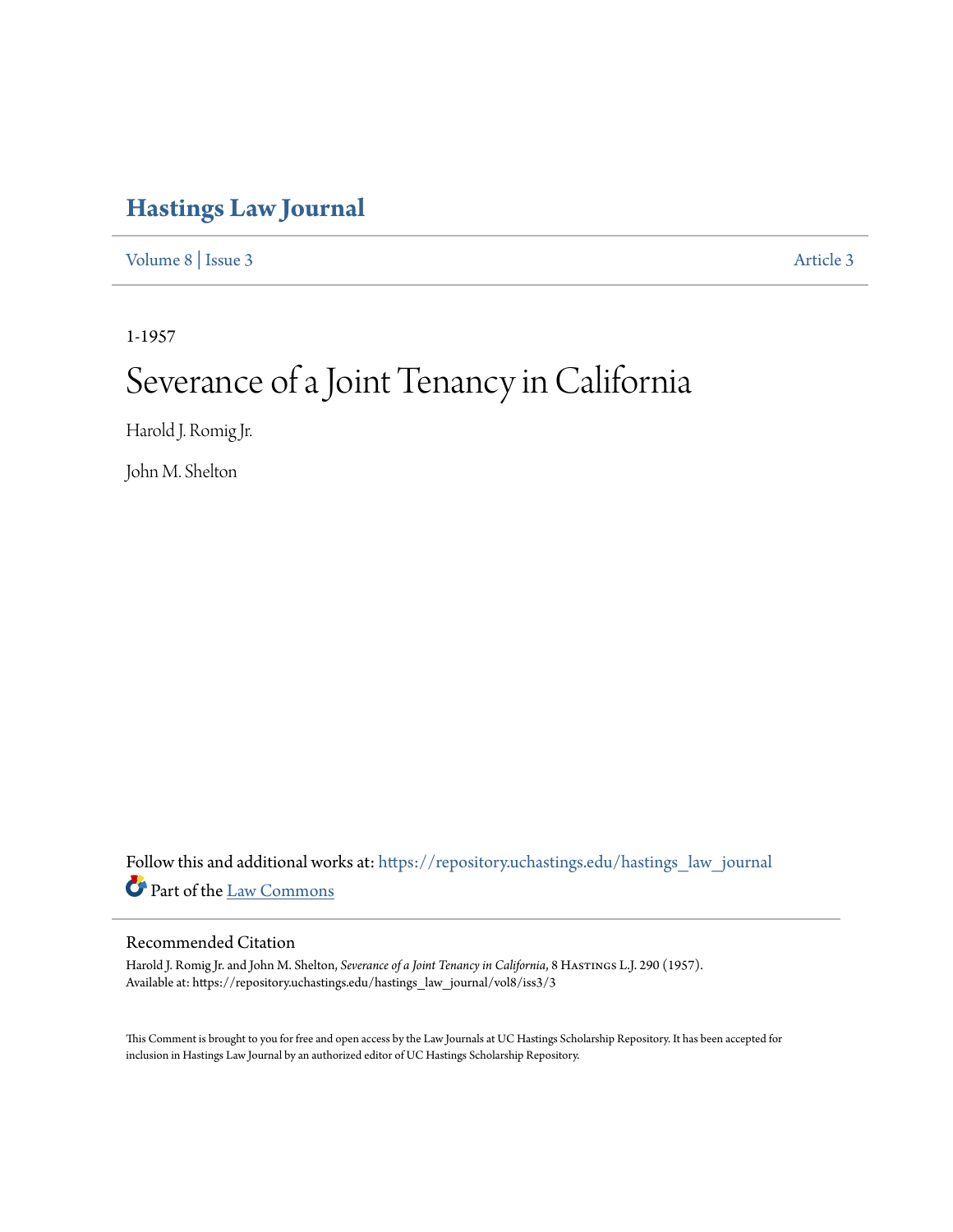### **COMMENTS**

#### **SEVERANCE OF A JOINT TENANCY IN** CALIFORNIA

*By* HAROLD **J.** ROMIG, JR. AND JOHN M. SHELTON

Some confusion has arisen in California as to what acts of a joint tenant will sever or terminate the joint tenancy relationship. California courts are generally in accord with the common law definition that an estate in joint tenancy is one held by two or more persons jointly with equal rights to share in its enjoyment during their lives. Such an estate requires unity of interest, unity of title, unity of time, and unity of possession.' A distinguishing incident of this estate is the right of survivorship, $2$  by virtue of which the entire estate, upon the death of any of the joint tenants, goes to the survivors, who take an estate free from all charges made by the deceased cotenant.3

Historically the destruction of any one of the four unities listed above will change the nature of the joint estate and work a severance.<sup>4</sup> The "four unities test," though constantly stated in California decisions as being determinative of the existence or non-existence of a joint tenancy, seems at times to have been disregarded in cases concerning severance. Instead the California courts have apparently favored a result placing greater emphasis upon the intentions of the parties involved, and making the distinguishing incident of the estate, survivorship, the paramount consideration.<sup>5</sup>

A joint tenancy in California, as elsewhere, can be severed either by the voluntary act of the parties, or involuntarily.6 Thus the question to be determined is: What specific acts or events, voluntary or involuntary in nature, will effect a severance of the estate in joint tenancy in this jurisdiction.<sup>7</sup>

#### *I. Conveyances*

Any interest in property which can legally exist in an individual may also be held in joint tenancy.' Each joint tenant has the *power* to convey his interest therein.<sup>9</sup> The interest jointly held, whether an estate in fee or some lesser estate, might therefore be conveyed to a third party by all the

**3** Annot., 129 A.L.R. 813 (1940).

**6** Swartzbaugh v. Sampson, 11 Cal. App. 2d 451, 454, 54 P.2d 73, 75 (1936).

**7** See generally, Swenson and Degnan, *Severance of Joint Tenancies,* 38 **MINN.** L. REV. 466 (1954).

SLowenthal v. Kunz, 104 Cal. App. 2d 181, 231 P.2d 62 (1951); O'Neill v. O'Malley, 75 Cal. App. 2d 821, 171 P.2d 907 (1946).

*9 In re* Harris Estate, 9 Cal. 2d 649, 72 P.2d 873 (1937) ; Delanoy v. Delanoy, 216 Cal. 23, **13 P.2d 513 (1932).**

**<sup>1</sup>** De Witt v. San Francisco, 2 Cal. 289 (1859); Swartzbaugh v. Sampson, 11 Cal. **App. 2d** 451, 54 P.2d 73 (1936); 2 **TiFFANY,** REAL PROPERTY § 418 (3d ed. 1939). 2 McDonald v. Morley, 15 Cal. 2d 409, 101 P.2d 690, 129 A.L.R. 810 (1940) ; Siberell v.

Siberell, 214 Cal. 767, 7 P.2d 1003 (1932) ; 13 **CAL.** JUR. 2d § 16 (1954).

**<sup>4</sup>**Siberell v. Siberell, 214 Cal. 767, 7 P.2d 1003 (1932) ; Swartzbaugh v. Sampson, **11** Cal. App. 2d 451, 54 P.2d 73 (1936).

**<sup>5</sup>** Hammond v. McArthur, 30 Cal. 2d 512, 183 P.2d 1 (1947); Cole v. Cole, 139 Cal. App. 2d 691, 294 P.2d 494 (1956).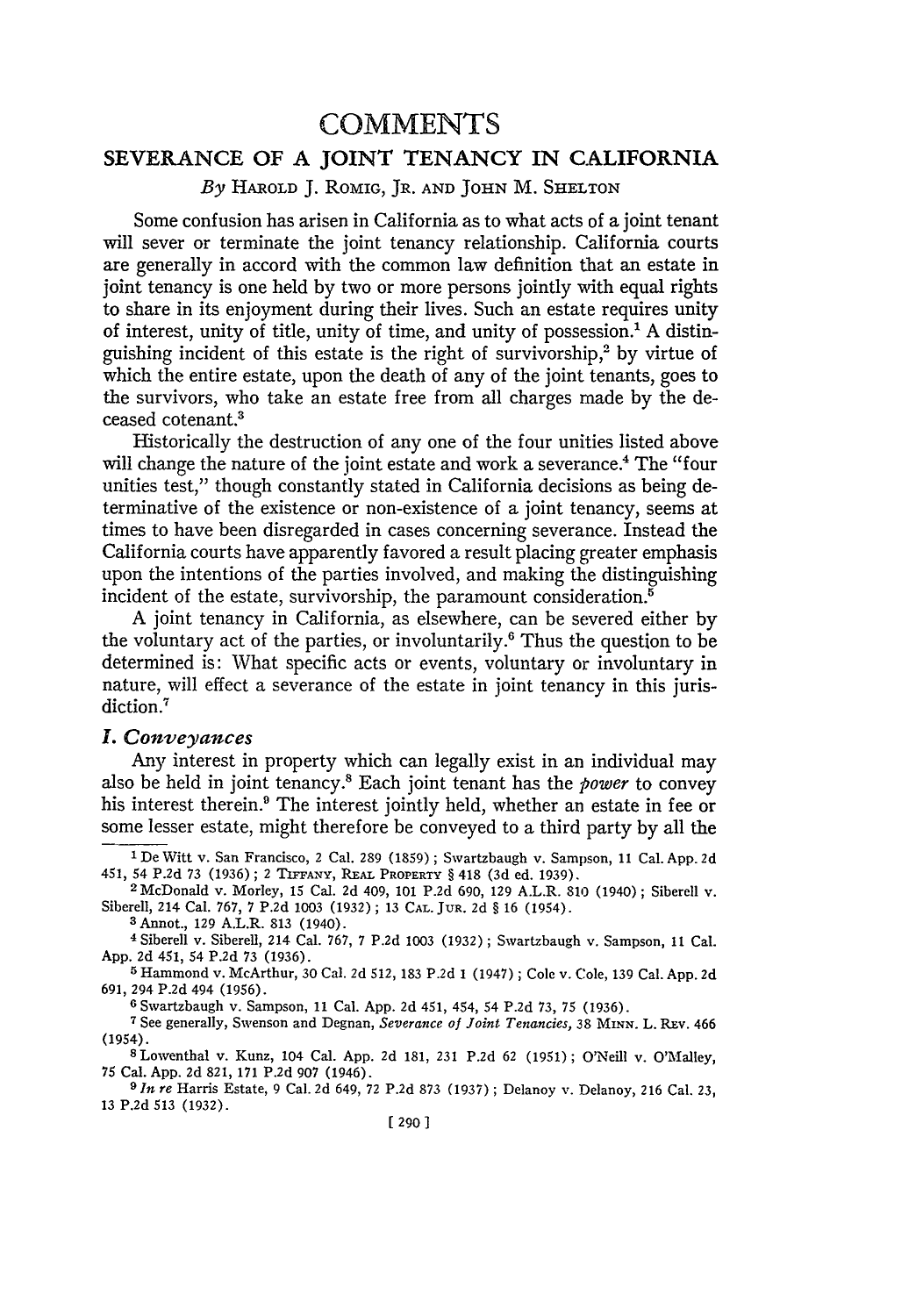joint tenants acting together, by any one of the tenants, or by any one of the joint tenants to a co-tenant, either in its entirety or in the form of the lesser interest.

#### *A. Conveyance by One Joint Tenant of His Entire Interest*

There are two basic rules which are settled. If any one joint tenant conveys away his entire interest to a third party the joint tenancy is severed as between the conveying party and his joint tenants, and the conveyee becomes a tenant in common with the remaining tenant.<sup>10</sup> Also if a joint tenant conveys his entire interest to one of his co-tenants, there is a severance, the purchasing tenant holding this interest as a tenant in common with his remaining co-tenants.<sup>11</sup> In *Shelton v. Vance*<sup>12</sup> an application of these two basic and simple rules to a somewhat complicated set of facts is well illustrated. The property was held jointly by three parties, *A, B,* and *C. A* conveyed his interest to *B;* and *C* conveyed his interest to *X,* a stranger. X thereupon conveyed his interest to *B,* who was found to hold the entire property in severalty. The court reasoned that when *A* conveyed to *B, B* became a tenant in common with *C* as to a one-third interest in the property, and a joint tenant with  $C$  as to two-thirds,<sup>13</sup> then when  $C$  conveyed his interest to *X,* this destroyed the joint tenancy between *B* and *C* as to the two-thirds interest, and *B* then held an undivided two-thirds interest as tenant in common with  $X$ , and owned a one-third interest in the property in his own right. Upon sale to *B* by *X,* the tenancy in common was terminated, and *B* became the owner in severalty of the property.

If after a joint tenant conveys away to a stranger, that stranger should reconvey to the same tenant, no revival of the joint tenancy occurs.<sup>14</sup> Thus in the *Shelton* case above, if, after *C* had conveyed away to *X,* X had reconveyed to *C* rather than to *B,* the severance which occurred when *C* conveyed away would not be mended by the reconveyance, and *C* could only hold this interest in common with the remaining tenant, *B.*

In all of these cases the conveyance by one of the co-tenants necessarily destroys the unities, title and time. Thus, they become tenants in common and the right of survivorship no longer exists, since the grantee derives his title from a different conveyance than do his co-tenants, and acquires his interest at a different time.

Suppose the conveyance by one of the co-tenants to a stranger is in trust. In *Smith v. Lombard*<sup>15</sup> a daughter held property jointly with her mother. The daughter, for the express purpose of terminating the joint tenancy, conveyed away her interest to a third party upon a trust to reconvey

*loIn re* Harris Estate, 9 Cal. 2d 649, 72 P.2d 873 (1937) ; Reiss v. Reiss, 45 Cal. App. 2d 740, 114 P.2d 718 (1941) ; Swartzbaugh v. Sampson, 11 Cal. App. 2d 451, 54 P.2d 73 (1936).

**<sup>11</sup>**Hiltbrand v. Hiltbrand, 13 Cal. App. 2d 330, 56 P.2d 1292 (1936).

**<sup>12 106</sup>** Cal. App. 2d 194, 234 P.2d 1012 (1951).

*<sup>18</sup> In re* Galleto's Estate, 75 Cal. App. 2d 580, **171** P.2d 152 (1946).

**<sup>14</sup>** Hammond v. McArthur, 30 Cal. 2d 512, **183** P.2d 1 (1947).

<sup>15 201</sup> CaL 518, **258** Pac. 55 (1927).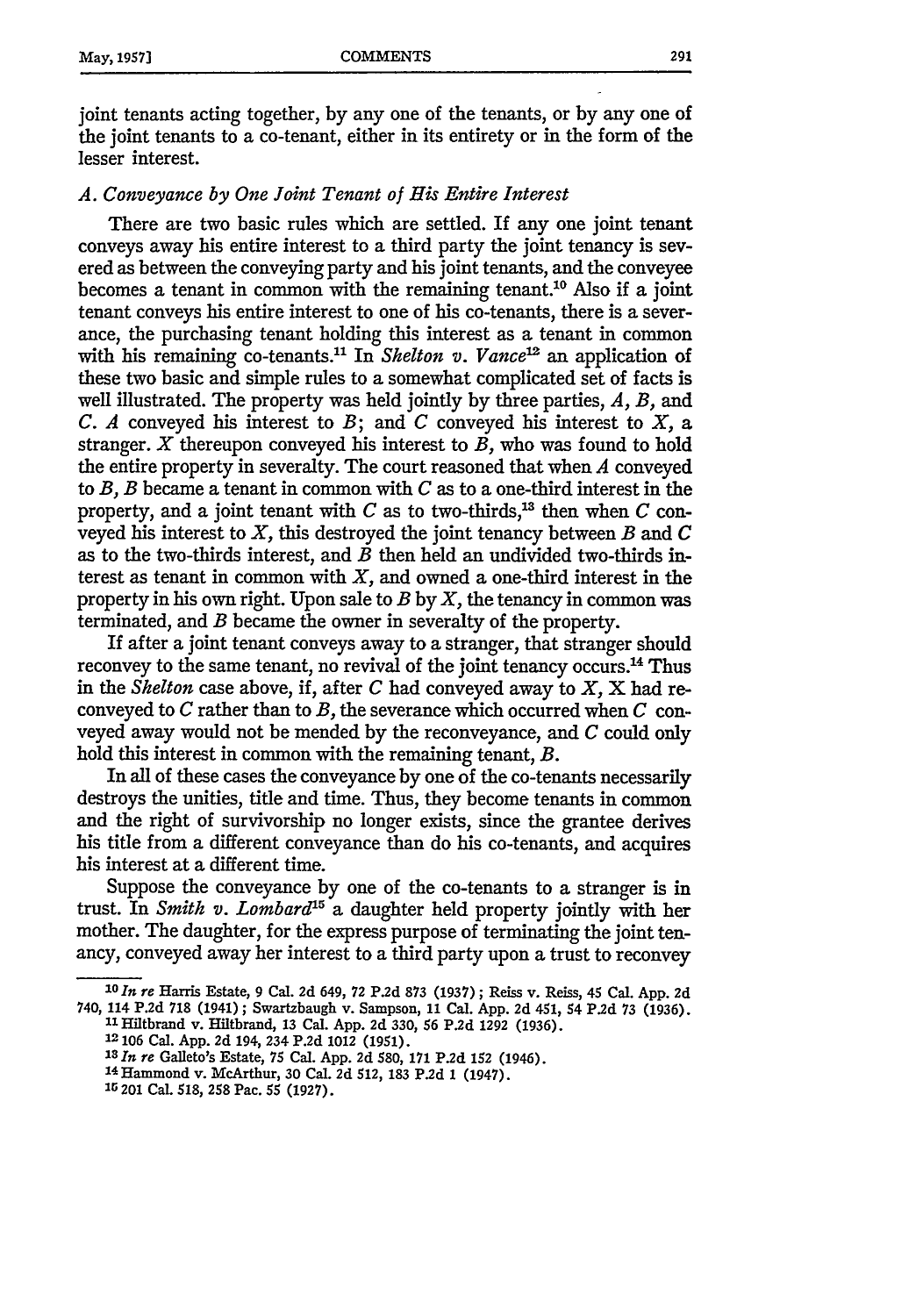the interest to the daughter and her husband in joint tenancy. The court held that this clearly severed the joint tenancy relationship as between the daughter and her mother, and that upon the reconveyance to the daughter and her husband this one-half was then held in joint tenancy by them. Likewise the property might be conveyed by one of the co-tenants to a third party in trust to the use of the conveying tenant, and the same result would be reached.<sup>16</sup> In either case the fact that the conveyance was in trust would in no way prevent the destruction of unities occurring in an unrestricted conveyance of the interest.

A conveyance by one joint tenant of his entire interest in the joint property to one of his co-tenants can sever the joint tenancy just as effectively as to that part, as a conveyance by one of the joint tenants to a stranger.<sup>17</sup> If there are only two tenants, it is apparent that no joint interests of any nature still exist in the property. If there are three or more joint tenants, the conveyance by one of them to another works a severance as between these two tenants, with the conveyee remaining a joint tenant as to his original interest with the remaining co-tenants.<sup>18</sup>

#### *B. Conveyance of a Life Interest*

If joint tenants hold property in fee, the conveying away of a life interest **by** one of them to a third party for his own life or to one of the cotenants for his own life would appear clearly to destroy the unity of interest, and thus effect a termination of the joint tenancy relationship as between the conveyor and his co-tenants. The Supreme Court of California in the oft-cited case of *Hammond v. McArthur*,<sup>19</sup> however, seems to have disregarded the technicalities of the "four unities test," and attempted to give effect to the apparent intention of the parties, at least where the interference with the right of survivorship appeared to be at most a contingency. In this case *A* and *B* were joint tenants in fee. *A* conveyed to his co-tenant *B,* for *B's* life. Upon B's predeceasing *A, B's* heir claimed title to an undivided one-half interest in the property, upon the theory that the joint tenancy had been severed by the conveyance from *A* to *B.* leaving *B* with an undivided one-half interest in fee as tenant in common with *A.* The majority found no severance had occurred. They stated that a conveyance **by** one joint tenant to a stranger for the stranger's life, or to a co-tenants would work only a contingent severance, that is, the right of survivorship would only be interfered with if the conveyor should predecease the conveyee. No notice seems to have been taken that under the facts of the *Hammond* case (conveyance from one joint tenant to his co-tenant) the death of the grantor of the life estate before his co-tenant and grantee might pose no real problem to survivorship, while the death of the grantor before a third

**<sup>16</sup>** Reiss **v.** Reiss, 45 Cal. **App. 2d** 740, 114 **P.2d 718** (1941).

**<sup>17</sup>**Hiltbrand v. Hiltbrand, **13** Cal. **App. 2d 330, 56 P.2d 1292 (1936).**

**<sup>18</sup>** Shelton v. Vance, **106** Cal. **App. 2d** 194, 234 **P.2d** 1012 **(1951).**

**<sup>19 30</sup>** Cal.2d **512, 183 P.2d 1** (1947).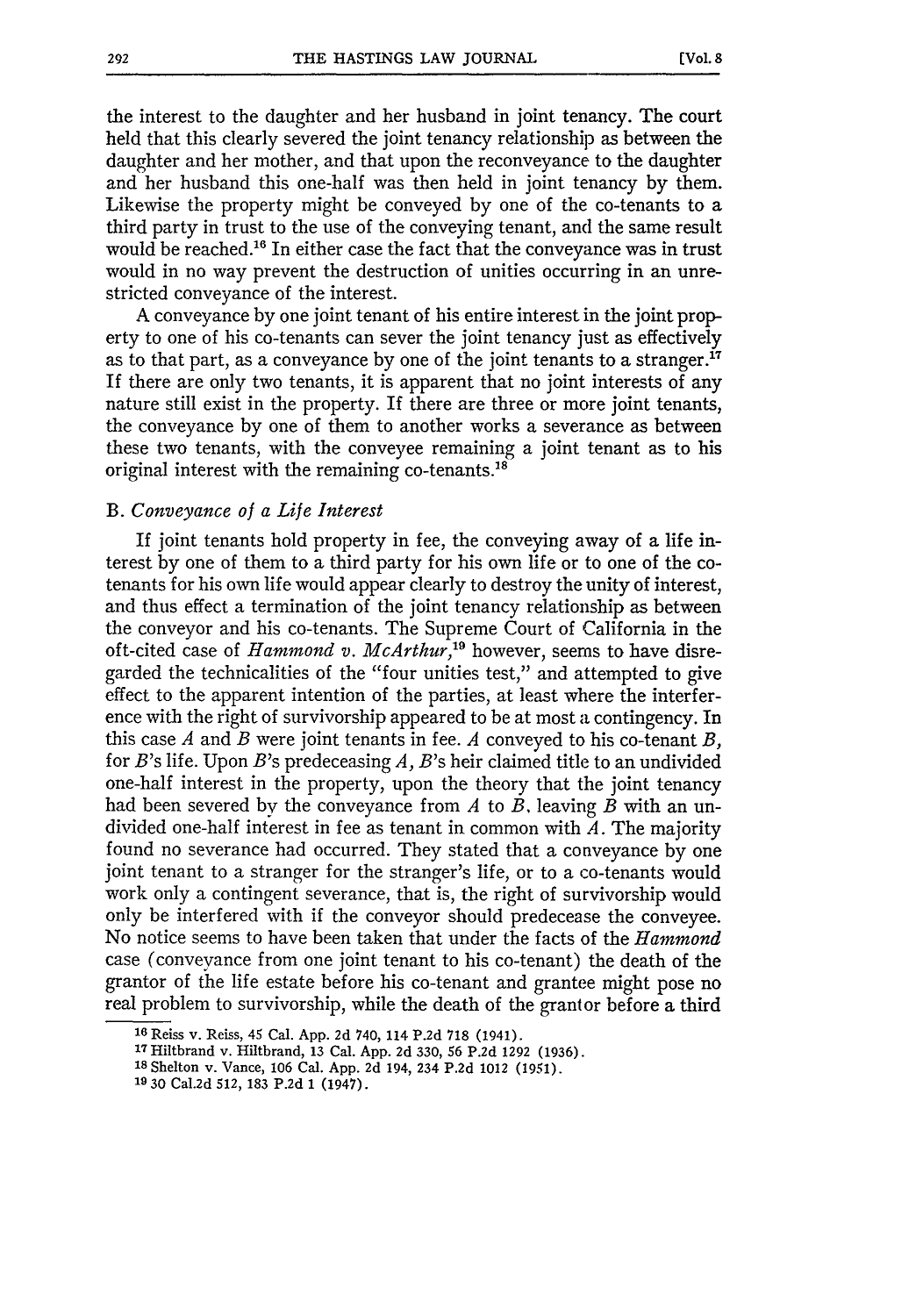party grantee would defeat the right of survivorship in the co-tenant of the grantor. Despite this possible distinction there seems to be no dissent to what might be called the "contingent severance theory" of the *Hammond* case, and thus it appears that the conveyance of an estate for the life of the conveyee by one joint tenant to either a stranger or to a co-tenant will work, at most, a contingent severance of the estate. The case of *Spahn v. Spahn*<sup>20</sup> is further evidence of this trend. There the court, pursuant to an agreement entered into by parties to a divorce action, ordered property to be held in joint tenancy, with the wife to give a lease to the husband for the life of the wife, the husband being required to pay a monthly rental to the wife. Against the contention that the absence of the unity of interest between the parties negated the possible existence of an estate in joint tenancy, the court held that the parties could hold in joint tenancy under these facts.

So in the instance of the conveyance of a life estate by a joint tenant, we see for the first time the tendency of the California courts to relegate the time-worn "four unities test" to a far less pretentious position as a determinative factor in finding the existence or non-existence of a joint tenancy.

#### *C. Grant of a Term for Years*

The problem presented as to severance of the joint tenancy held in fee, upon the conveyance by one of the joint tenants of a term for years, is the same as that encountered in the case of the conveyance of a life estate. For this reason, apparently, the California courts hold that in the case of a lease, any severance which does occur is at the most a contingent one, subject to revival if the lease terminates prior to the demise of the lessor. This rule is restated in numerous decisions,<sup>21</sup> with the case of *Swartzbaugh v*. *Sampson*<sup>22</sup> generally being referred to as the father of the rule in California. Strangely enough, the court in that case was only referring to the problem in dicta. The court merely said that the English cases applied the rule that a lease would work a severance of a joint tenancy, at least during the term of the lease, and that since no American cases could be found which actually followed the reasoning of the English cases, this fact, plus the reasoning applied in analagous American cases, made the adoption of the English rule in this country doubtful. The case of *Spahn v. Spahn, supra,* appears to leave little doubt that a finding of, at most, a contingent severance will likewise be the result where the term for years is granted to a co-tenant rather than to a stranger. The court there said:

"That there exists no legal inconsistency between a joint tenancy and a contractual relation of landlord and tenant entered into by the joint tenants, seems clear."23

**<sup>20 70</sup> Cal. App. 2d 791, 162 P.2d 53** (1945). **<sup>2</sup> <sup>1</sup> Hammond v. McArthur, 30 Cal. 2d 512, 183 P.2d 1 (1947) ; Spahn v. Spahn, 70 Cal. 2d 791, 162 P.2d 53 (1945). <sup>2211</sup>**Cal. **App. 2d 451, 54 P.2d 73 (1936). <sup>2</sup> <sup>3</sup> Spahn v. Spahn, 70 Cal. App. 2d 791, 801, 162 P.2d 53, 58 (1945).**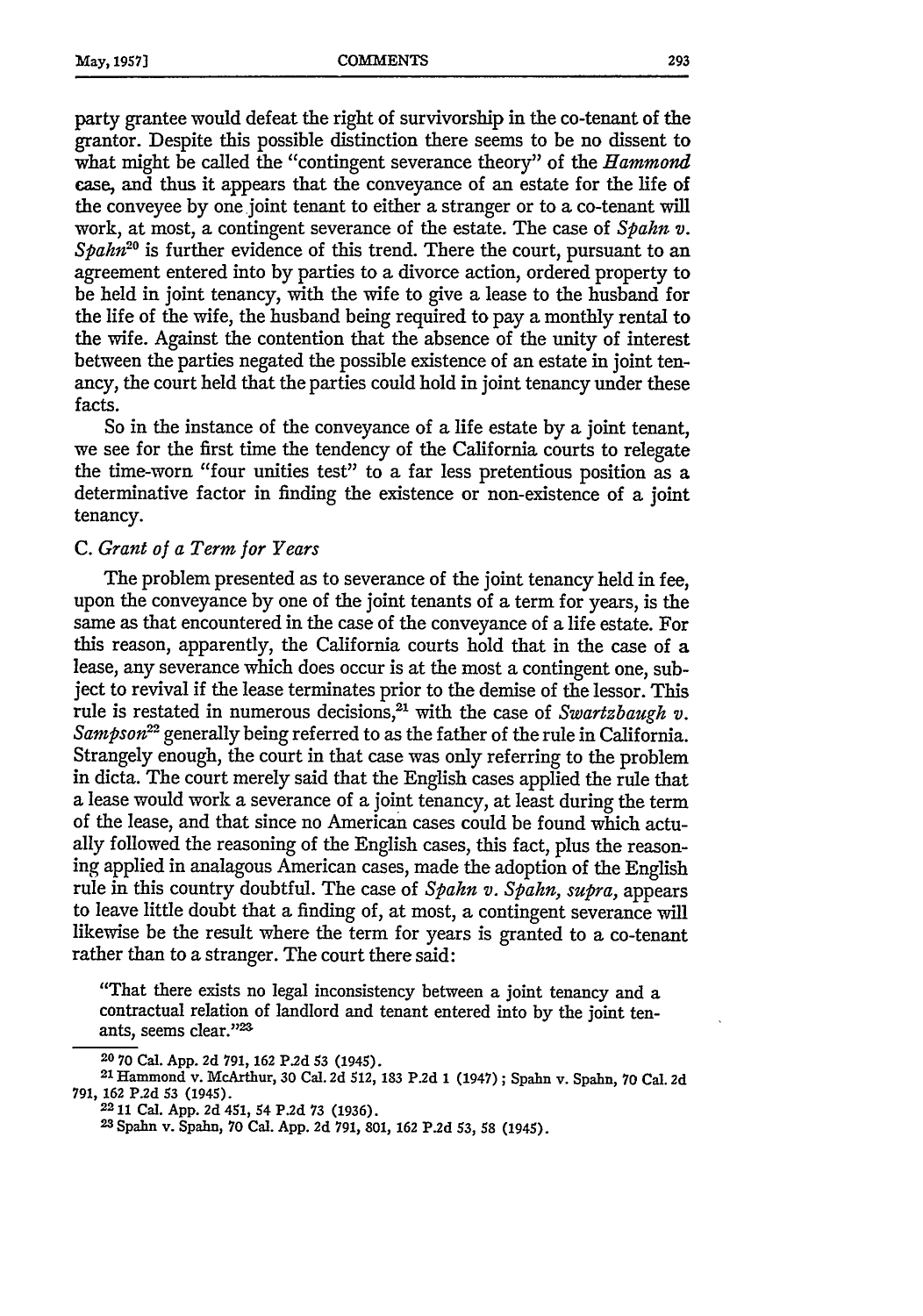#### *D. Conveyance of a Remainder Interest*

A conveyance by a joint tenant of a remainder interest has been held to effect a severance of the joint tenancy if it takes effect before the death of the conveying tenant and before the accrual to the survivor of the right of survivorship. $24$  There seem to be no grounds for questioning this rule as to a vested remainder presently conveyed; however, as to a remainder contingent upon the conveyee surviving the conveyor, it is entirely possible that the conveyee will predecease the conveying tenant, in which case the right of survivorship in the remaining co-tenant will not be impaired. Upon this reasoning it is conceivable that cases involving contingent remainder interests might be likened to the cases of grants of life estates or terms for years, and the severance found to be a partial one, with the joint tenancy capable of being revived upon the contingent remainderman's predeceasing the conveying joint tenant.

#### *I1.* Agreement

A joint tenancy may be terminated by express agreement between the tenants, and such an agreement, at least with respect to personal property held in joint tenancy, may be oral. $25$  An agreement between the tenants which, although it does not expressly terminate the tenancy, is inconsistent by its terms with one or more of the four essential unities, will also be adjudged a severance.

Illustrating this point is *Pike v. Pike*,<sup>26</sup> where a separate maintenance agreement was found to be repugnant to the unities of possession and interest, giving the wife exclusive possession and power to rent, and the husband exclusive power to sell. The court held that a severance had taken place upon the execution of the agreement. The dissent on denial of a rehearing, $27$ however, could see no distinction between this case and the *Spahn and Mc-Arthur* cases (discussed *supra),* giving impetus to the idea that the intent shall govern.

Any interference with the right of survivorship by the terms of an agreement will also sever the joint tenancy relationship, $^{28}$  the right of survivorship being the all important incident to such an estate.29 In *McDonald v. Morley,30* the tenants agreed "that in the event of the death of either of them, then his or her share and interest therein shall become the property of their daughter."<sup>31</sup> This agreement has held to be so inconsistent with an

**6** Pike v. Pike **.** Cal. **App.** 2d. **....... 208 P.2d 380** (1949).

**<sup>27</sup>**Pike v. Pike, **........** Cal. **App.** 2d. **....... 209 P.2d** 154 (1949). **<sup>2</sup>**

**<sup>24</sup>** Green v. Skinner, **185** Cal. 435, **197** Pac. **60 (1921).**

<sup>25</sup>Lagar v. Erickson, **13** Cal. **App. 2d 365, 56 P.2d 1287 (1936) ;** Young v. Young, **136** Cal. **App. 306,** 14 **P.2d 580 (1932). <sup>2</sup>**

**<sup>8</sup>**McDonald v. Morley, **15** Cal. **2d** 409, **101 P.2d 690, 129 A.L.R. 810** (1940); California Trust Co. v. Anderson, **91** Cal. **App. 2d 832, 205 P.2d 1127** (1949).

**<sup>29</sup>**See note 2 *supra.*

**<sup>30</sup>15** Cal. **2d** 409, **101 P.2d 690, 129** A.L.R. **810** (1940). <sup>3</sup> <sup>1</sup> McDonald v. Morley, **15** Cal. **2d** 409, 410, **101 P.2d 690, 691, 129** AL.R. **810, 811** (1940).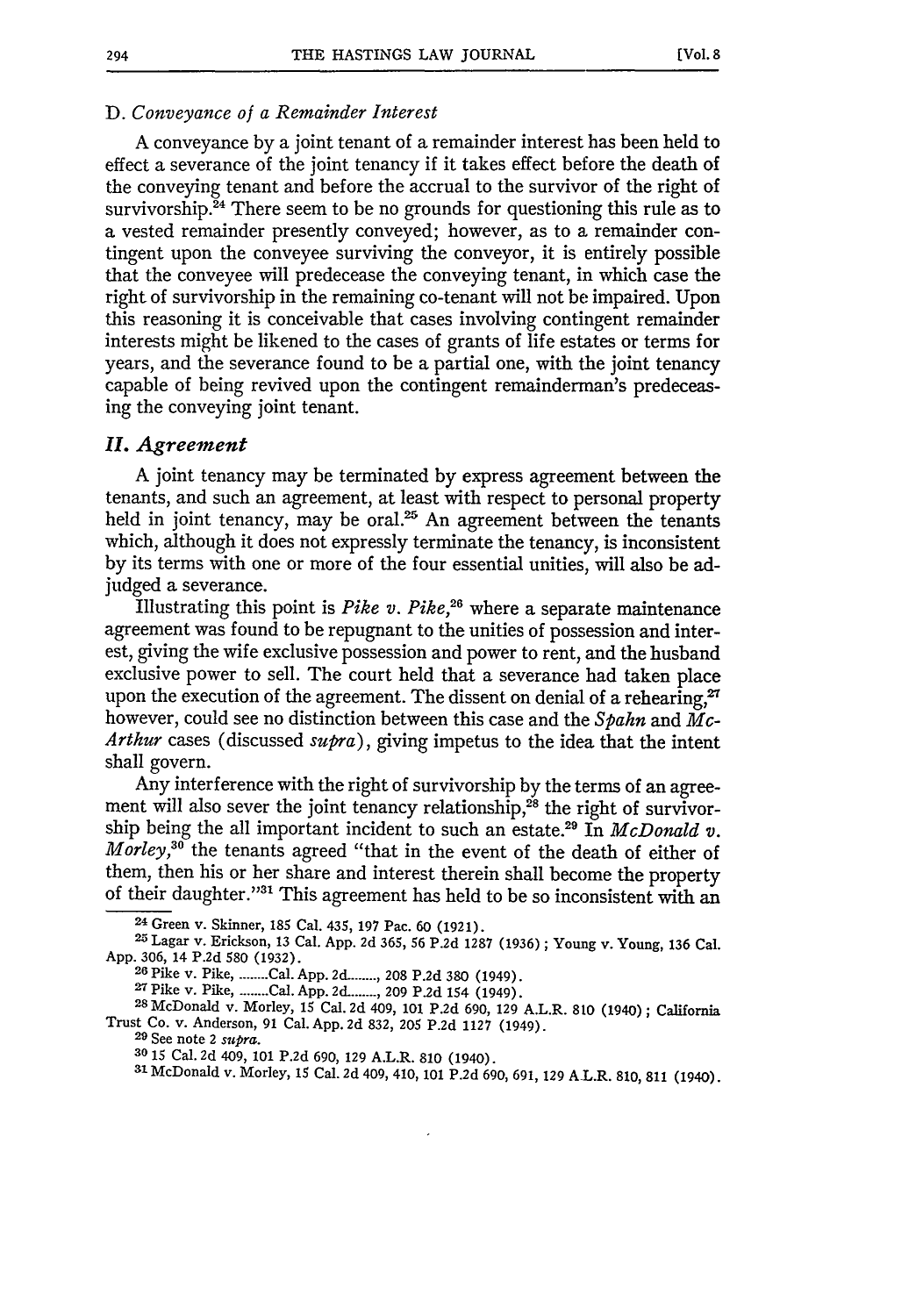estate in joint tenancy that despite an expressed provision in the agreement that the property should remain in joint tenancy until it could be sold, a severance was effected and thereafter a tenancy in common existed.

The question is then presented as to what extent the California courts will adhere to an agreement which clearly expresses that no severance is intended by the tenants. Clearly, as seen above, if the court finds that the terms of the agreement interfere with the right of survivorship, the intent of the parties will not govern, and a severance will be declared.

However, with respect to an interference with the unity of possession, the courts have not been so consistent in casting aside the intent of the parties in determining whether a severance has occurred. The courts have generally held that an agreement between the tenants concerning the exclusive possession of property will "not necessarily terminate the tenancy,"32 the theory being that such an agreement does not in and of itself indicate that the tenants intended to effect a severance. Hence we might conclude, that no severance will result except where, from the language of the agreement, the parties indicate an intent to sever, or else the court finds that regardless of the intent of the parties, the agreement interferes with the rights of survivorship.

#### *III. Commencing Partition Action*

The law- is settled in California that the mere commencement of an action to partition will not sever the joint tenancy relationship, but only a judgment during the lifetime of the joint tenants will have this effect.<sup>33</sup> The court's reasoning is that the action could be abandoned prior to judgment, resulting in no legal effect upon the estate itself.<sup>3</sup>

#### *IV. Judgment Lien*

California cases are in accord that a mere judgment lien against the interest of a joint tenant is not, of itself, sufficient to operate as a severance of the joint tenancy.<sup>35</sup> In case of death of the debtor prior to execution sale, the surviving joint tenants will take the property free of any claims by the judgment creditor.<sup>36</sup> The theory is expressed in the case of Zeigler v. *Bonnell:*

"The judgment lien of respondent creditor could attach only to the interest of his debtor.. (and) that interest terminated upon... death.... Although the title of the execution purchaser dates back to the date of his lien, that

**36** Zeigler v. Bonnell, **52** Cal.App.2d 217, **126 P.2d** 118 (1942).

**<sup>32</sup> Hammond** v. McArthur, 30 Cal.2d 512, **183** P.2d 1 (1947) **;** Cole v. Cole, **139** Cal. App.2d 691, 294 P.2d 494 (1956); Gillette v. Nicholls, 121 Cal. App. 2d 185, 262 P.2d 856 (1952).<br><sup>33</sup> Teutenberg v. Schiller, 138 Cal. App. 2d 18, 291 P.2d 53 (1955); Dando v. Dando, 37

Cal. App. 2d 371, 99 P.2d 561 (1940); 13 CAL. JUR. 2d § 18 (1954).

<sup>34</sup>See note **33** *supra.*

**<sup>35</sup>Young** v. Hessler, 72 Cal. App. **2d 67,** 164 **P.2d** 65 (1945) **;** Zeigler v. Bonnell, 52 Cal. App. **2d 217, 126 P.2d** 118 (1942) **;** Pepin v. Stricklin, 114 Cal. App. **32, 299** Pac. **557** (1931); Hilborn v. Soale, 44 Cal.-App. 115, 185 Pac. 982 (1919); Annot., 111 A.L.R. **171** (1937).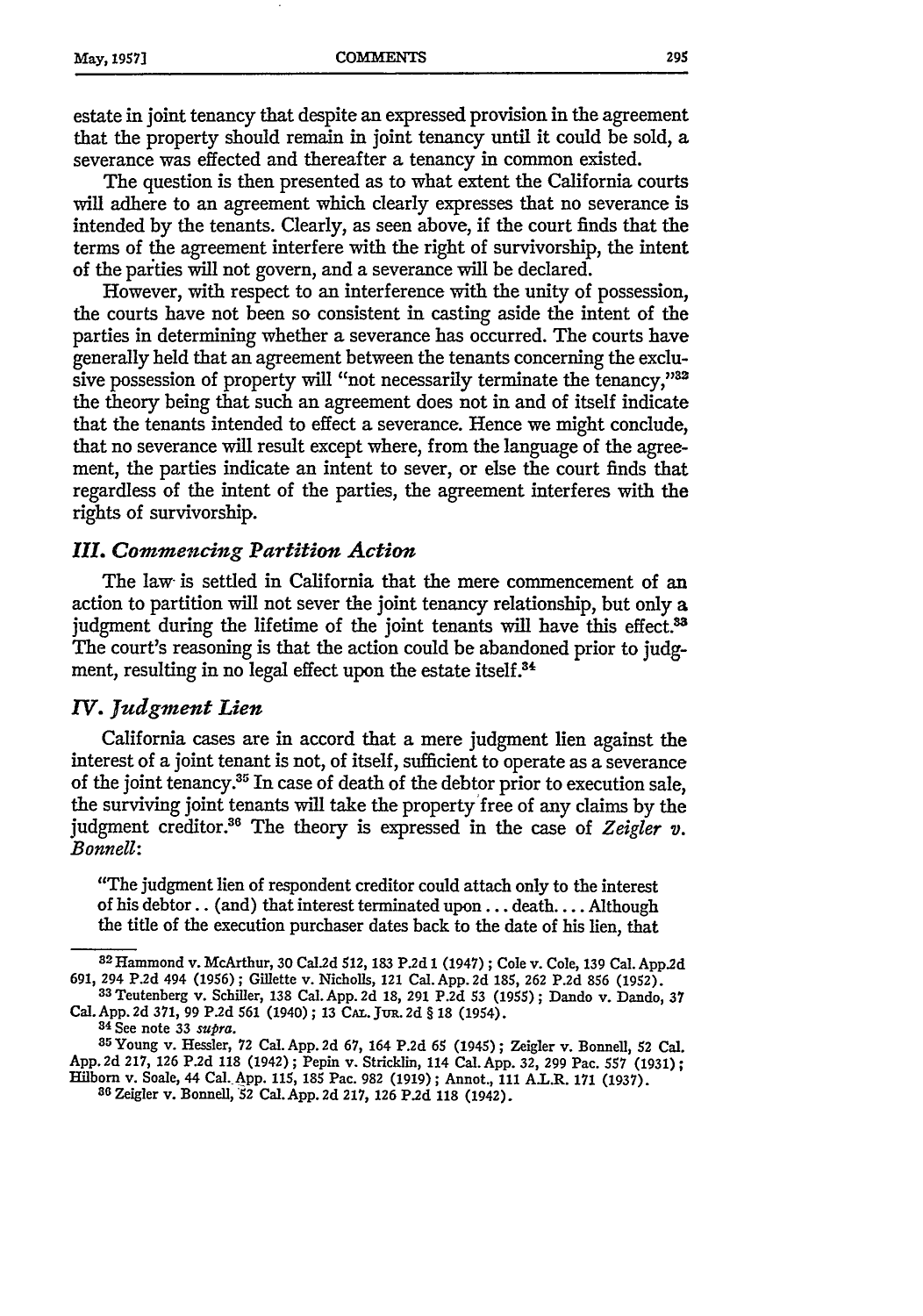**[Vol. 8**

doctrine only applies when the rights of innocent third parties have not intervened. Here the rights of the surviving joint tenant intervened between the date of the lien and the date of the sale. On the latter date the deceased joint tenant had no interest in the property, and his judgment creditor has no greater rights."<sup>37</sup>

Although a judgment lien will not sever the tenancy, an execution sale while all the tenants are alive may be had upon the interest of the debtor, and upon the purchase of the interest, a severance will be effected, and the purchaser will hold as a tenant in common with the other joint tenants.<sup>38</sup> It logically follows that no right of survivorship exists in the purchaser.<sup>39</sup>

The question arises, however, whether the tenancy would be revived with the exercise by the debtor of his right of redemption within the prescribed period after the execution sale. Although there are no California cases in point, the answer is suggested by section 703 of the California Code of Civil Procedure, which reads in part:

*"* **.** *..* If the debtor redeem, the effect of the sale is terminated, and he is restored to his estate."

Combining this provision with the contingent severance doctrine, discussed previously, the answer should be in the affirmative. That is, during the period in which the debtor-joint tenant might redeem, the tenancy with the right of survivorship would be suspended, subject to reinstatement by the exercise of the redemption right. However, upon expiration of this period, an absolute vesting of the interest in the purchaser would result, effecting a total severance of the joint tenancy and necessarily a complete destruction of the right of survivorship as to the purchased interest.

#### *V. Mortgage by One of the Co-Tenants*

Although no California cases are to be found directly on the point here involved, it is clear that a mortgage in this state, as distinguished from a common law mortgage which passed legal title, creates merely a lien upon everything that would pass by a grant of the same property.<sup>40</sup> An analogy might then be made to the cases of a judgment lien, and the courts might hold that the creation of the lien itself will not work a severance of the joint tenancy, but severance will be effected only upon foreclosure. The application of this analogy would force the courts to find that upon the mortgagor's predeceasing his co-tenant, the lien of the mortgagee would be a nullity as against the right of survivorship of the remaining joint tenant.

Walsh, in his "Commentaries on the Law of Real Property," claims that

**<sup>37</sup>** 52 Cal. **App. 2d 217,** 220, **126 P.2d 118, 119** (1942).

**<sup>38</sup>** *In re* Rauer's Collection Co., **87** Cal. **App. 2d** 248, **196 P.2d 803** (1948) **;** Pepin v. Strickin, 114 Cal. **App. 32, 299** Pac. **557 (1931);** Annot., **111** A.L.R. **171 (1937).**

**<sup>39</sup>**Young v. Hessler, **72** Cal. **App. 2d 67,** 164 **P.2d 65** (1945) **;** Hilborn v. Soale, 44 Cal. **App. 115, 185** Pac. **982 (1919).**

**<sup>40</sup> CALIF. Cxvim** CODE § **2926.**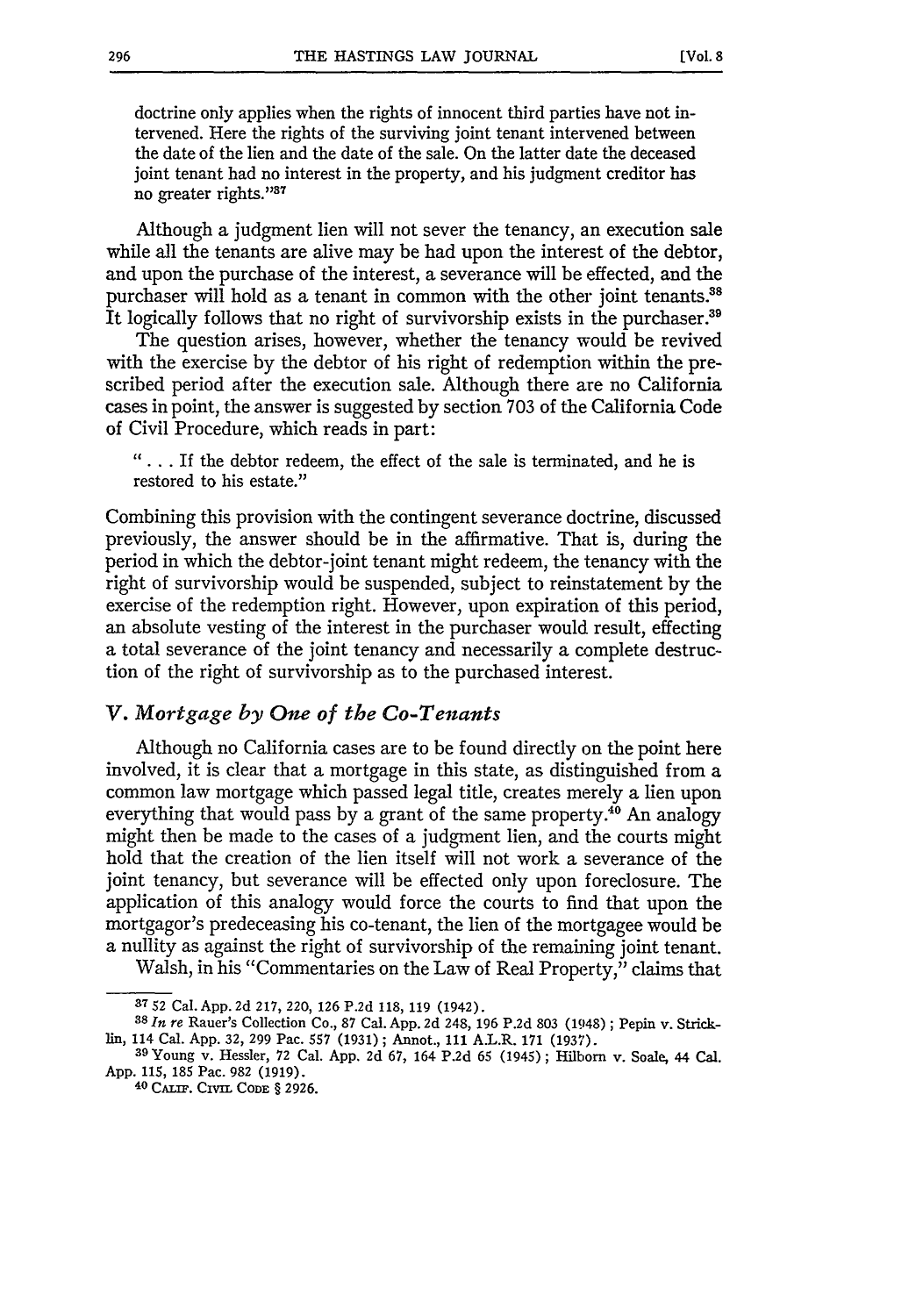in states where the mortgage is deemed merely to create a lien in the mortgagee,

"The mortgagee acquired a lien at law which is not subject to defeat by survivorship of the other co-tenants; the unity of interest is broken, and therefore the mortgagor's interest is converted into a tenancy in com- $\frac{1}{2}$  mon."<sup>4</sup>

The unity of interest is destroyed, however, just as dearly in the case of a judgment lien, and this has not compelled a finding of severance in those  $cases.<sup>42</sup>$ 

It has also been stated that there is a distinction to be noted between a mortgage and a judgment lien,

**"....** In that a mortgage is normally but not necessarily executed voluntarily, while judgment, levy, and sale, usually, but again not necessarily, are taken against the will and over the protest of the debtor."43

It is submitted that an even greater objection to the analogy is the fact that while the judgment creditor may realize upon his interest by a levy upon the property and sale upon execution at his will, the mortgagee, in the absence of a default on the part of the mortgagor-joint tenant, does not have the benefit of such an election. On the contrary, in the ordinary situation he faces the possibility of losing his security without the ability to settle for a lesser (though certain) interest in the property as security. The practical effect of treating the mortgage lien and the judgment lien similarly for the purposes of determining the continued existence of the joint tenancy

"Would be that joint tenants, though they may convey their interests as they please, could not mortgage them, since no one would accept such precarious security, dependent as it would be on the mortgagor's surviving his co-tenants."<sup>44</sup>

As pointed out above, the destruction of the unities in California has not prevented the courts from finding, in effect, that the estate in joint tenancy might continue to exist, though in a dormant form, subject to being revived upon the happening of an event which eliminates the threat which existed to the right of survivorship. Hence it appears quite probable that when confronted with the direct question of the effect of a mortgage by one joint tenant, the California courts will utilize this theory of contingent severance. The most desirable result, it is submitted, could be achieved in this manner. At the time of the mortgage and the creation of the lien in the mortgagee, a so-called contingent severance would occur. This would become a complete severance if and when the right of survivorship was

 $41$  II WALSH, COMMENTARIES ON THE LAW OF REAL PROPERTY 116 (1947).

**<sup>42</sup> See** note **35** *supra.*

<sup>&</sup>lt;sup>43</sup> Swenson and Degnan, *Severence of Joint Tenancies*, 38 MINN. L. REV. 466, 497 (1954).

<sup>44</sup>WAisHf, *op. cit. supra* note 41, at **13.**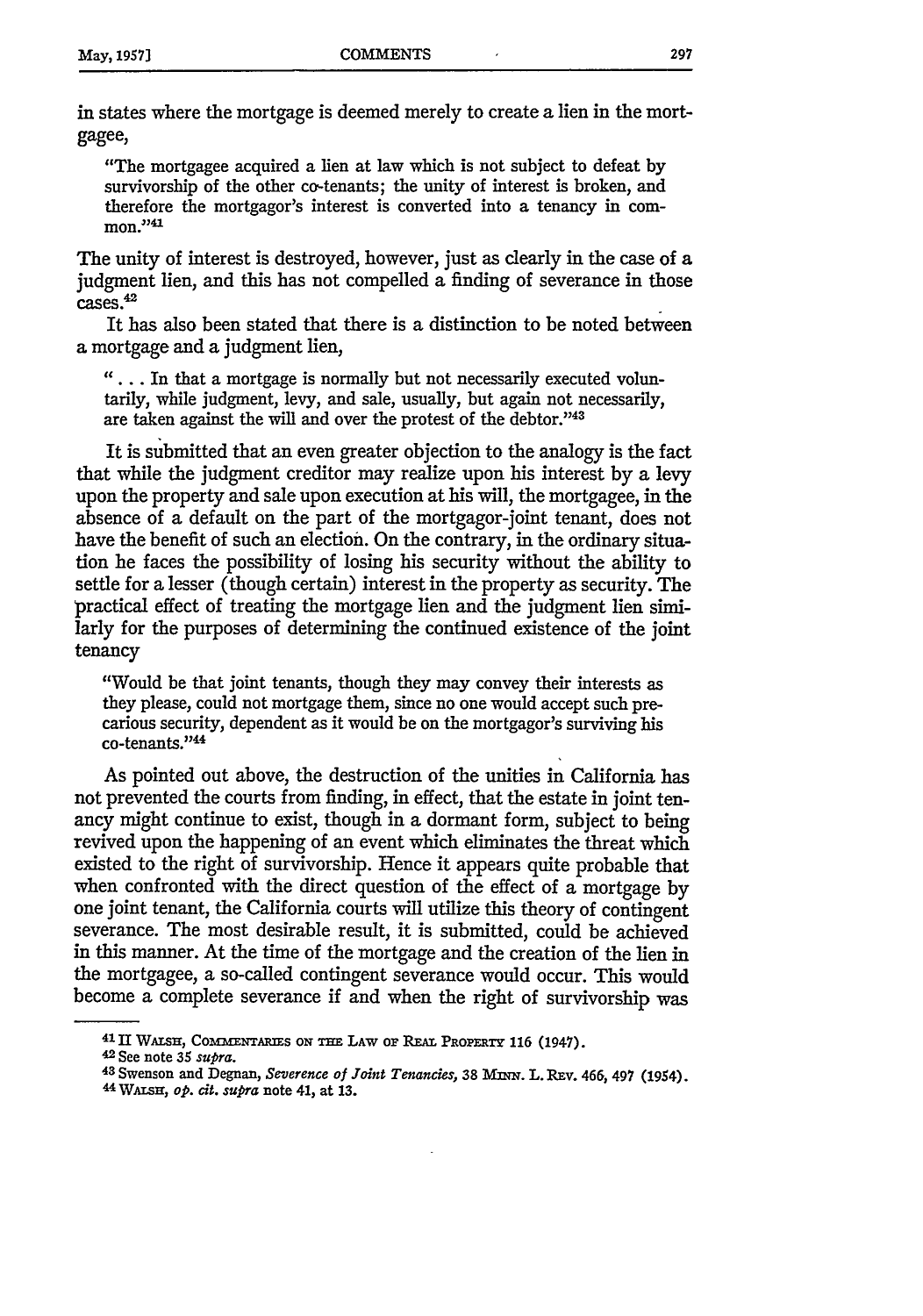definitely, as distinguished from contingently, interfered with, that is, in the event that the mortgagor should predecease his co-tenant. In such case the severance would defeat any right of survivorship in the remaining tenant. This seems the result most consistent with the fact that the mortgage is a voluntary act of the tenant, and that he has the power to effect a severance by his own voluntary act without reference to the desires of his cotenants. But on the other hand, if the mortgage lien should be satisfied by the mortgagor before the death of either him on his co-tenant, then the co-tenancy could be revived in its full vitality. If the mortgagor should outlive his co-tenant, then the event has not occurred, ie., the satisfaction of the mortgage, which would revive the joint tenancy in its original form. Thus the estate would still be in its state of contingent severance and there would be no right of survivorship in the mortgagor, and the mortgagee's security would still be represented by an undivided one-half interest, the undivided one-half interests of the deceased tenant passing to his heirs. It is believed that by the utilization of this theory the rights of all the parties would be best protected, and a result achieved which would be most consistent with the decisions of the courts in the cases of conveyances.

If the security transaction takes the form of a trust deed, which it commonly does in California, the legal result of such a transaction is essentially that of a mortgage with a power of sale.<sup>45</sup> Although the title is actually conveyed in the case of a trust deed, this is said to be solely for the purpose of security, leaving in the trustor or his successor a legal estate in the property as against all persons except the trustee and those lawfully claiming under him.<sup>46</sup> Therefore, the same reasoning applicable to the execution of a mortgage should be applied, and the identical result reached with respect to a contingent severance as in a trust deed conveyance.

#### *VI. Conclusion*

California, as opposed to most modern jurisdictions, has at least to some extent apparently chosen to follow the example of the common law in treating the estate in joint tenancy as a desirable rather than an undesirable legal relationship.<sup>47</sup> They have protected, indeed to some extent nurtured, the estate, where many other jurisdictions have avoided it wherever possible.<sup>48</sup> California has in practice ignored in varying degrees the "four unities test," while constantly paying it lip service. The courts have ignored it in favor of what is felt is a much more desirable formula, which is to follow the intent of the parties wherever possible, and to preserve the joint tenancy so long as the essential characteristic thereof, survivorship, has not been fatally interfered with. Although some inconsistency may result in

**<sup>45</sup>**Tyler v. Currier, 147 Cal. **31, 36, 81** Pac. **319, 321 (1905) ;** Sacramento Bank v. **Alcorn,** 121 Cal. **379, 383, 53** Pac. **813,** 814 **(1898). <sup>46</sup>**Bank of Italy v. Bentley, **217** Cal. 644, **656,** 20 **P.2d** 940, 944 **(1933).**

**<sup>47</sup>**For collection **of** statutes see, II **AERICAN LAW O. REAL** PROPERTY **14** (footnote) (1952). **48** *Ibid.*